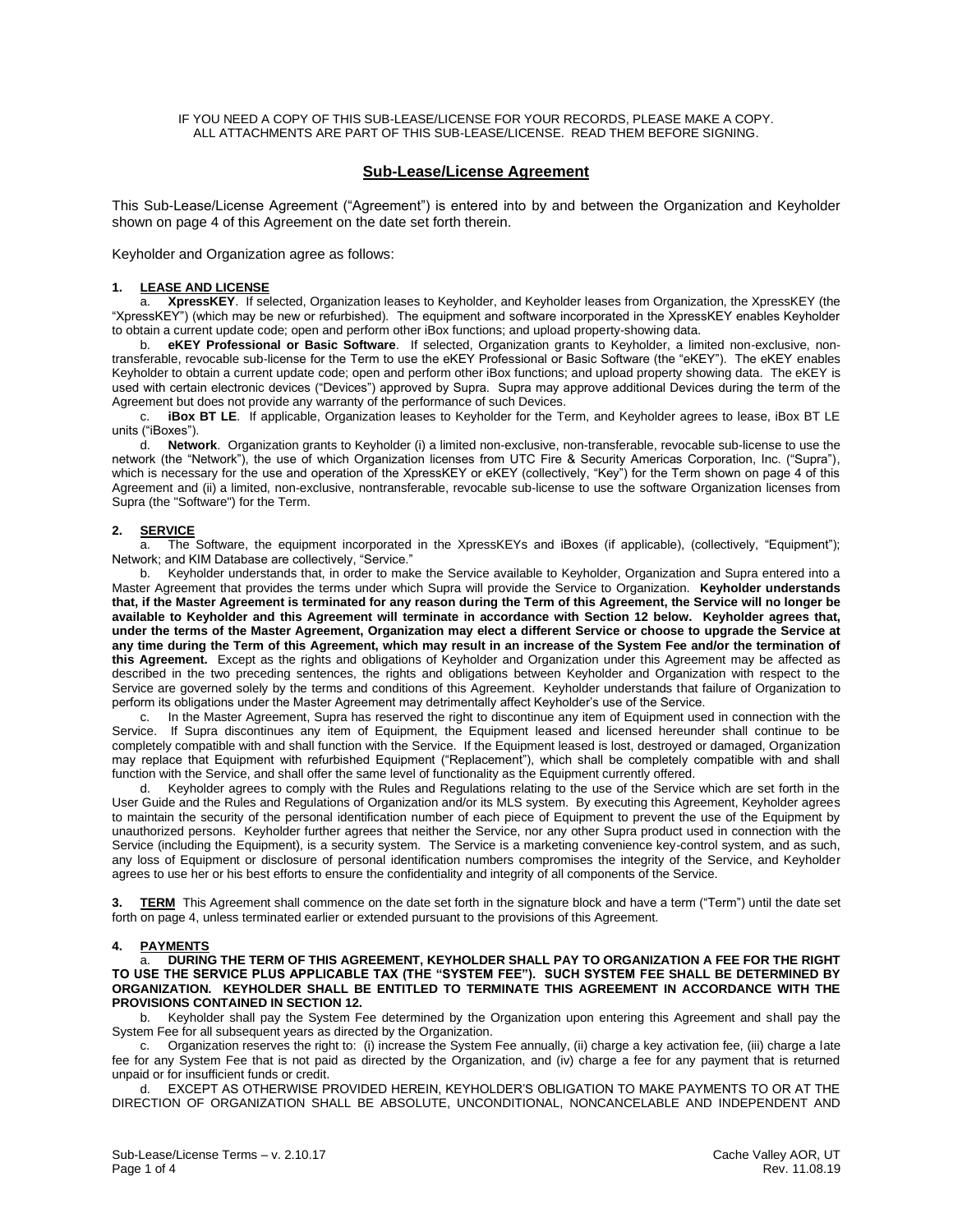SHALL NOT BE SUBJECT TO ANY SETOFF, CLAIM OR DEFENSE FOR ANY REASON, INCLUDING ANY CLAIMS KEYHOLDER MAY HAVE RELATING TO PERFORMANCE OR FOR LOSS OR DAMAGE OF OR TO THE SERVICE OR THE EQUIPMENT OR ANY REPLACEMENTS.

**5. TITLE AND USE** The Service, including all its components, and the Equipment (except iBoxes), are and shall at all times remain the property of Supra. All additions and upgrades to the Software shall become part of the Software and shall, without further act, become the property of Supra. The Software and all applicable rights in patents, copyrights, trade secrets, and trademarks, are and shall at all times remain the property of Supra.

# **6. RISK OF LOSS; RETURN OF EQUIPMENT**

a. No loss, damage or destruction to the Equipment shall relieve Keyholder of any obligation under this Agreement, except to the extent any such loss, damage or destruction is directly caused by the negligence of Organization. The cost for replacing Equipment that is lost, damaged or destroyed and the damages to be paid by Keyholder for failing to return the Equipment upon termination of this Agreement is: **XpressKEY - \$249.00; XpressKEY screen - \$40.00**. Replacements may be refurbished Equipment.

b. At the expiration of the Term, Keyholder, at Keyholder's expense and risk, shall immediately return or cause the return to Organization to such location as Organization shall specify, all Equipment or components leased and licensed pursuant to this Agreement. All Equipment or components leased and licensed herein shall be returned in good condition, repair and working order, ordinary wear and tear excepted.

**7. REPRESENTATIONS AND COVENANTS** Keyholder covenants and agrees:<br>a. If Keyholder misuses the Service or any component thereof, including with If Keyholder misuses the Service or any component thereof, including without limitation, use of the Service in violation of the User Guide, and a third party brings an action against Organization and/or Supra relating to such misuse, Keyholder agrees to indemnify, defend and hold harmless Organization and/or Supra, and their respective directors, officers, agents, representatives, employees, successors and assigns, from and against any and all claims, demands, actions, losses, damages, injuries, obligations, liabilities and costs and expenses of every kind or nature (including reasonable attorneys' fees, whether incurred at the trial or appellate level, in an arbitration proceeding, in bankruptcy, including without limitation, any adversary proceeding, contested matter or motion or otherwise) incurred by Organization and/or Supra in such proceeding.

b. **That neither Organization nor Supra shall be liable for any compensatory, indirect, incidental, consequential, punitive, reliance or special damages, including, without limitation, damages for lost profits, advantage, savings or revenues of any kind or increased cost of operations, arising out of the use or inability to use the Service for any purpose whatsoever whether or not Keyholder has been advised of the possibility of such damages.**

c. That Keyholder will not (i) use or gain access to the source code for the Software; (ii) alter, reproduce, modify, adapt, translate, reverse engineer, de-compile, disassemble or prepare derivative works based upon the Software; or (iii) provide or otherwise make available the Software or any part or copies thereof to any third party.

d. To provide Organization and Supra with written notice of any legal proceeding or arbitration in which Keyholder is named as a defendant and that alleges defects in the Equipment within five (5) days after Keyholder receives written notice of such action.

The obligations set forth in this Section shall survive termination of this Agreement.

## **8. DEFAULT**

a. Each of the following events shall be an Event of Default by Keyholder under this Agreement: (i) Keyholder's failure to pay, for any reason, any amount required under this Agreement within fifteen (15) days after the date that such payment is due; or (ii) the commencement of either an involuntary or voluntary action under any bankruptcy, insolvency or other similar law of the United States of America or any state thereof or of any other country or jurisdiction with respect to Keyholder; provided, however, that the commencement of any involuntary case or proceeding will not be an Event of Default under this Agreement if such case or proceeding is dismissed within sixty (60) days after it was commenced.

b. An Event of Default by Organization under this Agreement will occur upon the termination for any reason of the Master Agreement.

## **9. RIGHTS AND REMEDIES**

a. Upon the occurrence of an Event of Default by Keyholder, Organization may, at its sole option and without limitation or election as to other remedies available under this Agreement or at law or in equity, exercise one or more of the following remedies: (i) terminate this Agreement and demand the return of any Equipment and Software to Organization; (ii) terminate one or both of Keyholder's sub-licenses to use the Network and to use the Software; (iii) direct Supra to deactivate Keyholder's access to the Service or any component of the Service; (iv) bill the Keyholder for any outstanding amounts owed under this Agreement, including any applicable liquidated damages for the failure to return the Equipment; and/or (v) take any and all actions necessary to collect all amounts currently due and owing under this Agreement, including any and all costs and expenses of every kind or nature (including reasonable attorneys' fees, whether incurred at the trial or appellate level, in an arbitration proceeding, or in bankruptcy, including any adversary proceeding, contested matter or motion, or otherwise) incurred by Organization in connection with the exercise of its rights and remedies under this Agreement.

b. Upon the occurrence of an Event of Default by Organization or termination of this Agreement, all of Keyholder's obligations under this Agreement shall terminate, except that Keyholder shall be required to return the Equipment and Software to Organization and to pay Organization any outstanding amounts owed under this Agreement, including any damages for the failure to return the Equipment and Software.

c. If Organization deactivates the Service because of a default by Keyholder under this Agreement, but does not otherwise terminate this Agreement, Keyholder will be entitled to seek to have the Service reactivated. In order to so, Keyholder shall be required to cure any and all existing defaults, and to pay any and all outstanding amounts owed under this Agreement and the reasonable costs and attorneys' fees incurred by Organization in connection with collecting under this Agreement. After confirmation of the curing of such defaults and the receipt of payment of such amounts, Organization shall direct Supra to reactivate the Equipment within twenty-four (24) hours.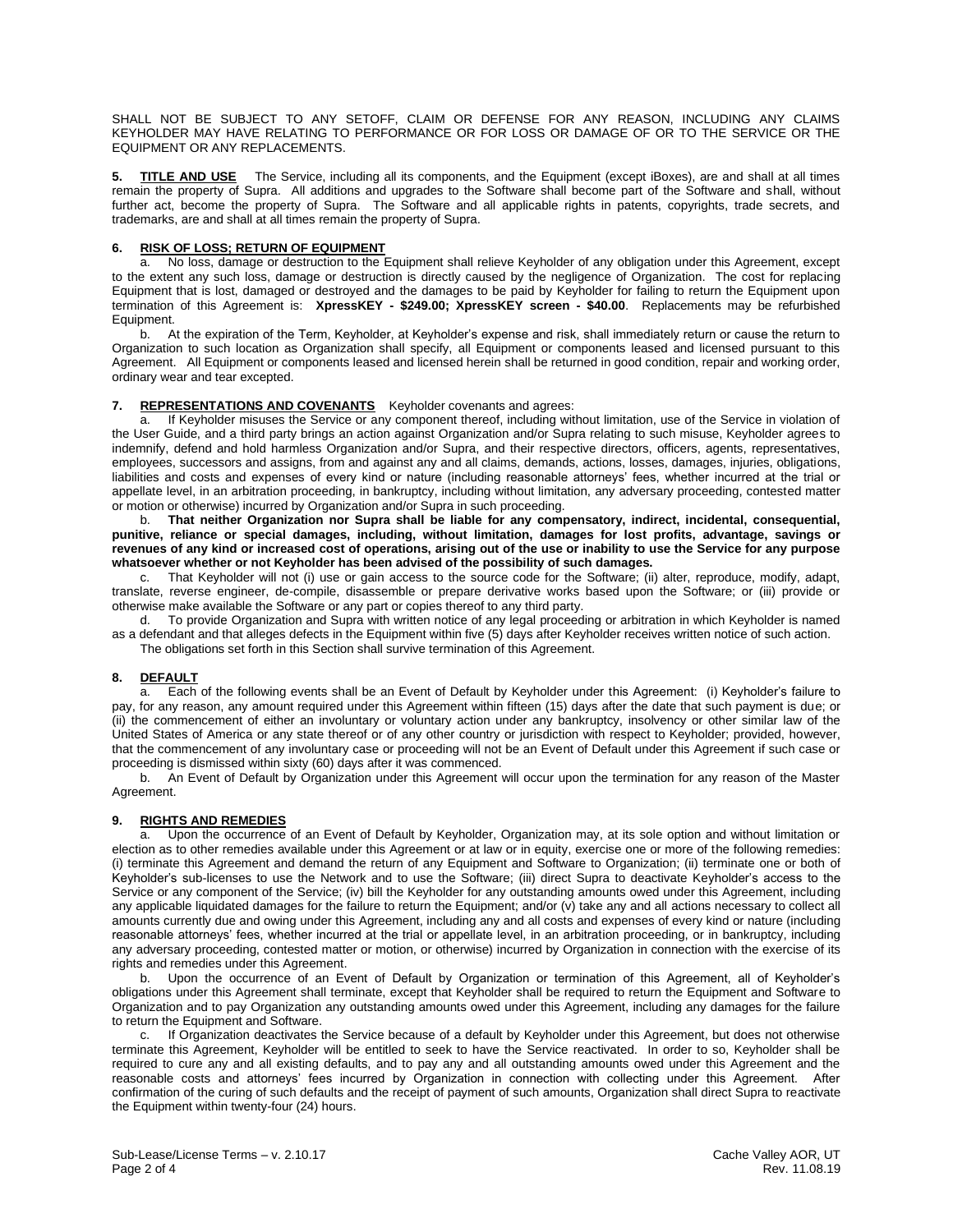d. In the event that Organization institutes any action for the collection of amounts due and payable hereunder, Keyholder shall pay, in addition to the amounts due and payable under this Agreement, all reasonable costs and attorneys fees incurred by Organization in connection with collecting under this Agreement. Keyholder expressly waives all rights to possession or use of the Service or the Equipment or any component thereof after the occurrence of an Event of Default, and waives all claims or losses caused by or related to any repossession or termination of use.

e. Organization's failure or delay in exercising any right or remedy under this Agreement shall not operate as a waiver thereof or of any subsequent breach or of such right or remedy. Organization's rights and remedies are cumulative, not exclusive, and no exercise of any remedy shall preclude the exercise of another remedy.

**10. ARBITRATION; LITIGATION** Any controversy or claim arising out of or relating to this Agreement shall be resolved by binding arbitration in accordance with the rules of the American Arbitration Association or such other rules as may be agreed to by the parties. The arbitration shall be conducted in a location mutually agreed to by the parties. If the parties fail to agree on the location of the arbitration within thirty (30) days after either party requests arbitration, the arbitration shall be conducted in the city where Organization is located; provided that either party shall be entitled to participate in such arbitration by video conference or teleconference. The substantially prevailing party in any arbitration under this Agreement shall be entitled to recover from the other as part of the arbitration award reasonable costs and attorney's fees. Any arbitration award may be enforced by a court of competent jurisdiction in accordance with applicable law. In the event that legal action to enforce the arbitration award is necessary, the substantially prevailing party shall be entitled to recover its reasonable costs and attorney's fees in such action or any appeals.

**11. NOTICES** All notices hereunder shall be sent by (i) hand-delivery, (ii) facsimile, (iii) certified mail, return receipt requested, postage prepaid, or (iv) overnight delivery service, to the party being notified at its address set forth in the signature block of this Agreement, or to such other address as a party shall subsequently specify to the other party in writing. Notices shall be deemed to have been delivered when received, if hand-delivered or sent by facsimile or certified mail, three (3) days after the day deposited in the mail; or one (1) day after the day deposited with an overnight delivery service.

## **12. TERMINATION**

a. Keyholder may terminate this Agreement at any time by returning the Equipment and Software to Organization and paying Organization any amounts owing prior to such termination, including (i) any applicable damages for the failure to return the Equipment and Software as set forth in Section 6(a) hereof, and (ii) any System Fees owing prior to such termination which remain unpaid. Upon termination, System Fees that would have become owing after the date of termination of this Agreement are released and discharged by Organization.

b. Organization may terminate this Agreement upon termination of the Master Agreement for any reason, including without limitation, a default by Organization under the Master Agreement or an upgrade of the Service by Organization. Upon termination, Keyholder shall be obligated to satisfy the obligations in Section 12(a).

c. In the event that Keyholder fails to return all Equipment leased to Keyholder upon termination of this Agreement or at the expiration of the Term, Keyholder agrees to pay to Organization, as liquidated damages for such failure to return the Equipment, the amount set forth in Section 6(a).

d. In addition, Keyholder shall not be entitled to any refund of any unused portion of the System Fee for use of the Service previously paid.

**13. WARRANTY** The Equipment and Software are warranted by Supra against defects in workmanship and/or materials, to be fit for the intended purpose and to conform in all material respects to its written specifications for the term of the Agreement. Supra shall, without charge, repair or replace such defective or nonconforming component for the term of the Agreement. Keyholder must return any defective system component under warranty to Organization at Keyholder's sole cost and expense and Organization shall provide all repaired or replacement Equipment to Keyholder. This warranty does not extend to any damage caused by accident, abuse, neglect or misuse of system components. Keyholder agrees to cooperate with Organization and Supra by performing diagnostic tests provided to Keyholder when Keyholder initially seeks warranty service.

#### **14. GENERAL PROVISIONS**

This Agreement constitutes the entire agreement between Organization and Keyholder relating to the Agreement of Equipment and use of the Service.

b. Provided that Keyholder has returned to Organization all keys previously leased by Organization to Keyholder, all prior leases between Organization and Keyholder for such keys are terminated effective as of the parties' execution of this Agreement.

c. This Agreement may be executed in a number of counterparts, each of which will be deemed an original and when taken together shall constitute one agreement.

d. Any waiver or consent by any party to any breach by the other, whether express or implied, shall not constitute a consent to or waiver of any other or subsequent breach.

e. All agreements, representations and warranties contained in this Agreement shall survive the expiration or other termination of this Agreement.

f. If any provision of this Agreement is unenforceable, such unenforceability shall not affect the enforceability of the remaining provisions of this Agreement.

g. This Agreement shall be governed by the laws of the State in which Organization is located.

h. This Agreement shall be binding upon and inure to the benefit of Organization, and its successors and assigns, and Keyholder and its permitted successors and assigns.

## **[CONTINUED ON FOLLOWING PAGE]**